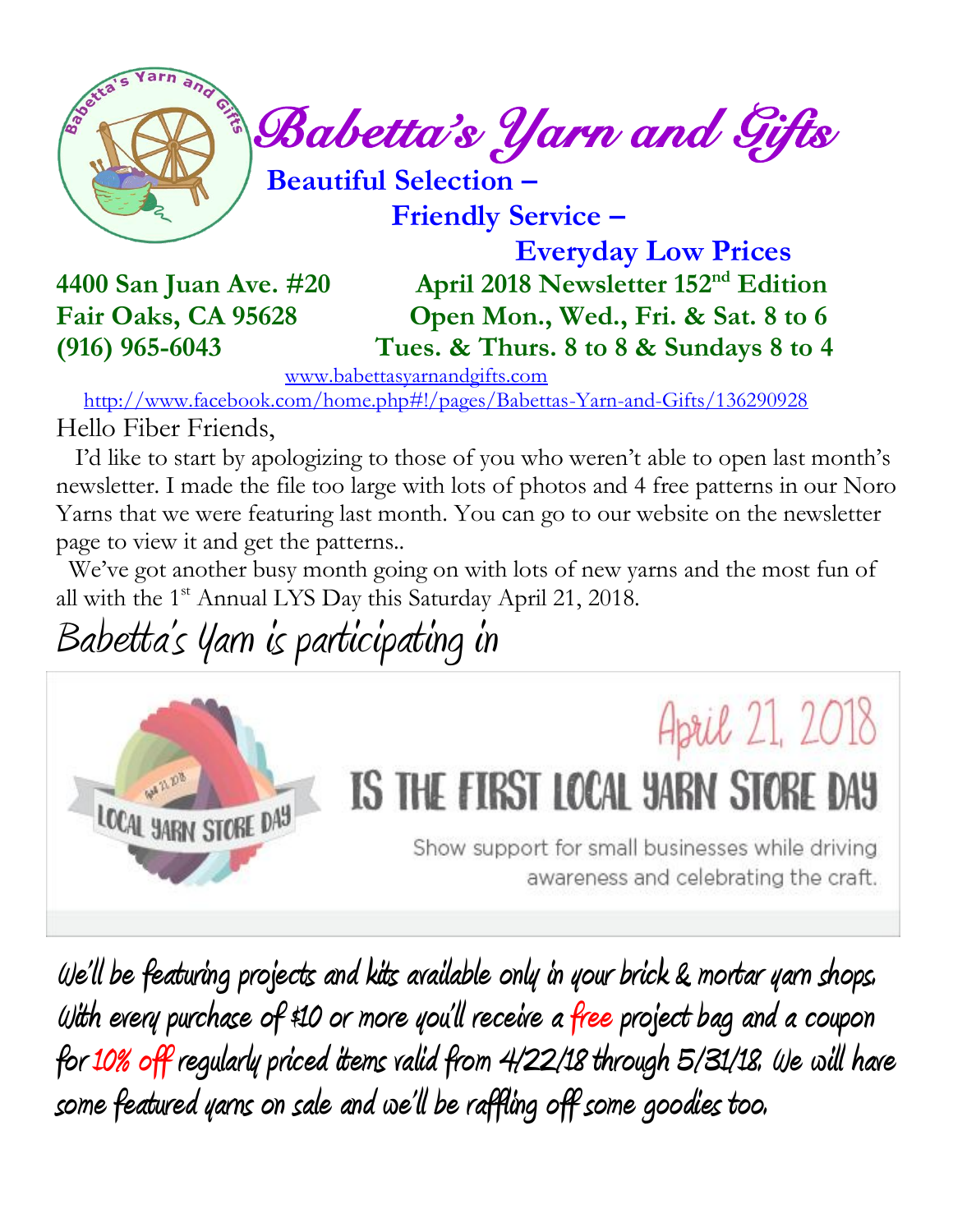**Babetta's is very grateful to have yarn providers who have offered some wonderful LYS Day only products. Berroco, Rowan, Anzula, Dream in Color, Plymouth Yarns and Lorna's Laces** 



We have 20 Berroco pattern books available for free if you purchase a Berroco yarn to make one of the projects.





Mirtillo Kits from Anzula

 From Dream in Color we have children's learn to knit kits with special 7" Brittany Birch needles made right here in California and a cute book A Heart so Bright that has instructions to make a stuffed kitty.









## **What's new?**

New colors in **Berroco** Corsica, Remix Light, Modern Cotton worsted & dk, **Rowan's** newest pattern books, Cotton Cashmere, new colors in Rowan Softyak and original Denim

From **Tahki Stacy Charles** Slim Fit Jeans and new colors in Skinny Jeans **Zen Yarn Garden** Serenity Silk +

**Plymouth Yarns** Denim, Forget Me Not, Andes Sock, Natural Bebe, & Pima Rino along with new patterns to go with

It's time again for the KCRA A-List competition. If you like the job we do for you help us take back  $1<sup>st</sup>$  place. We won  $1<sup>st</sup>$  place in 2015 & 2016 missing first place last year by a few votes. Here's the link for voting. <http://sacramento.cityvoter.com/babettas-yarn-and-gifts/biz/28413>**ote**